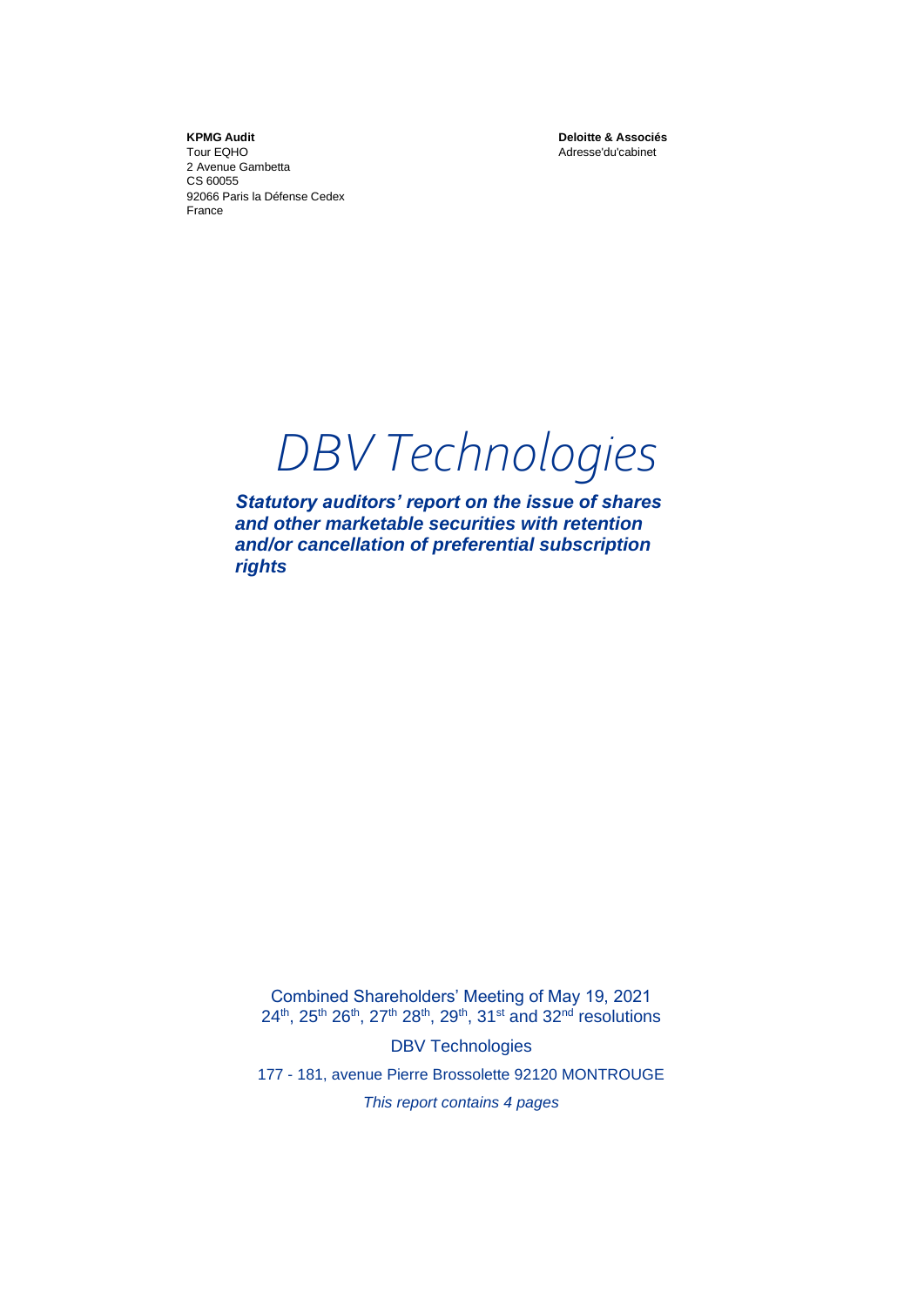**Deloitte & Associés** Adresse'du'cabinet

**KPMG Audit** Tour EQHO 2 Avenue Gambetta CS 60055 92066 Paris la Défense Cedex France

## **DBV Technologies**

Registered office: 177 - 181, avenue Pierre Brossolette 92120 MONTROUGE

### **Statutory auditors' report on the issue of shares and other marketable securities with retention and/or cancellation of preferential subscription rights**

Combined Shareholders' Meeting of May 19, 2021 - 24th, 25th 26th, 27th 28th, 29th, 31st and 32nd resolutions

*This is a free translation into English of the statutory auditors' report issued in French and is provided solely for the convenience of English speaking readers. This report should be read in conjunction and construed in accordance with French law and professional auditing standards applicable in France.*

### To the DBV Technologies Shareholders' Meeting,

In our capacity as statutory auditors of your company (the "Company") and in accordance with the procedures set forth in Articles L. 228-92 and L. 225-135 *et seq.* of the French Commercial Code (*Code de commerce*), we hereby report to you on the proposed delegations to the Board of Directors to decide various issues of shares and/or marketable securities, transactions on which you are asked to vote.

Based on its report, your Board of Directors proposes that:

- shareholders delegate to it, for a period of 26 months as of the date of this Shareholders' Meeting, the authority to decide the following transactions and set the final terms and conditions of these issues and, where applicable, to cancel your preferential subscription rights:
	- issue with retention of preferential subscription rights  $(24<sup>th</sup>$  resolution) of ordinary shares, and/or ordinary shares conferring entitlement to the allocation of other ordinary shares to be issued or debt securities, and/or marketable securities granting access to ordinary shares to be issued, it being specified that pursuant to Article L. 228-93 of the French Commercial Code, the marketable securities to be issued may grant access to ordinary shares to be issued by any entity which holds, directly or indirectly, more than half of your Company's share capital or any entity in which the Company holds, directly or indirectly, more than half of the share capital;
	- issue with cancellation of preferential subscription rights, via a public offering, except for offerings referred to in section 1°of Article L.411-2 of the French Monetary and Financial Code (*Code monétaire et financier*) (25th resolution), of ordinary shares, and/or ordinary shares conferring entitlement to the allocation of other ordinary shares to be issued or debt securities, and/or marketable securities granting access to ordinary shares to be issued, it being specified that:
		- $\circ$  these securities may be issued in consideration of securities contributed to the Company as part of a public exchange offer on securities satisfying the conditions set forth in Article L.22-10-54 of the French Commercial Code;
		- $\circ$  pursuant to Article L.228-93 of the French Commercial Code, the marketable securities to be issued may grant access to ordinary shares to be issued by any entity which holds, directly or indirectly, more than half of your Company's share capital or any entity in which the Company holds, directly or indirectly, more than half of the share capital;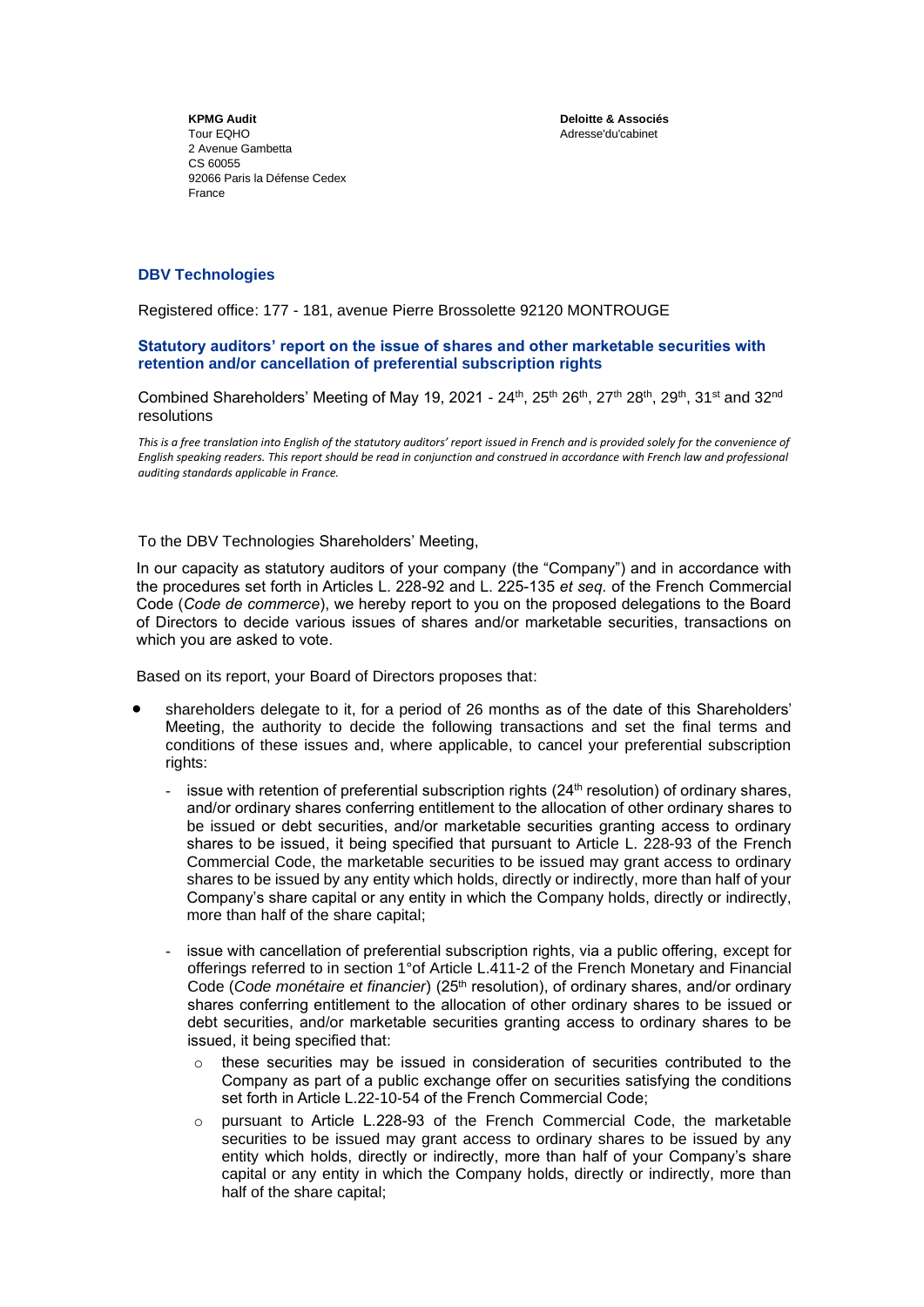

# Deloitte.

#### *DBV Technologies*

*Statutory auditors' report on the issue of shares and other marketable securities with retention and/or cancellation of preferential subscription rights*

- issue with cancellation of preferential subscription rights via an offering referred to in section 1° of Article L. 411-2 of the French Monetary and Financial Code and up to a maximum of 20% of the share capital per year ( $26<sup>th</sup>$  resolution) of ordinary shares, and/or ordinary shares conferring entitlement to the allocation of other ordinary shares to be issued or debt securities, and/or marketable securities granting access to ordinary shares to be issued, it being specified that pursuant to Article L.228-93 of the French Commercial Code, the marketable securities to be issued may grant access to ordinary shares to be issued by any entity which holds, directly or indirectly, more than half of your Company's share capital or any entity in which the Company holds, directly or indirectly, more than half of the share capital;
- shareholders authorize it ( $27<sup>th</sup>$  resolution) pursuant to the delegation granted in the  $25<sup>th</sup>$  and 26<sup>th</sup> resolutions, to set the issue price within an annual limit of 10% of share capital;
- shareholders delegate to it, for a period of 18 months as of the date of this Shareholders' Meeting, the authority to issue ordinary shares, and/or ordinary shares conferring entitlement to the allocation of other ordinary shares to be issued or debt securities, and/or marketable securities granting access to ordinary shares to be issued (28<sup>th</sup> resolution), with cancellation of preferential subscription rights, reserved for:
	- French or foreign physical persons or legal entities, including companies, trusts, investment trusts or other investment vehicles, regardless of their legal form, that routinely invest in the pharmaceutical, biotechnological or medical technology sectors; and/or
	- o French or foreign companies, institutions or entities, regardless of their legal form, that conduct a significant part of their business in these sectors or the cosmetics or chemicals or medical equipment sectors or research in these sectors; and/or
	- o any French or foreign physical persons or legal entities, including companies, institutions, entities, trusts, investment trusts or other investment vehicles, regardless of their legal form, upon conclusion of an industrial, commercial, licensing, research agreement, or a partnership with the Company; and/or
	- o any credit institution, French or foreign investment service provider or member of an investment banking syndicate or any company or investment fund undertaking to subscribe to any issue likely to result in a future share capital increase that may be performed pursuant to this delegation as part of the set-up of equity or bond financing; and/or
	- $\circ$  French or foreign investment service providers, or any foreign institution with an equivalent status, likely to guarantee an issue of securities to be invested with the persons referred to in (i) and/or (ii) above and, accordingly, to subscribe to the issued securities.
- shareholders delegate to it, for a period of 26 months as of the date of this Shareholders' Meeting, the authority to decide on an issue ordinary shares, and/or ordinary shares conferring entitlement to the allocation of other ordinary shares to be issued or debt securities, and/or marketable securities granting access to ordinary shares to be issued, in exchange for contributions in kind to the Company in connection with any merger, demerger or partial asset transfer decided by the Board of Directors pursuant to the delegation granted under the 30<sup>th</sup> resolution of this Shareholders' Meeting (31<sup>st</sup> resolution).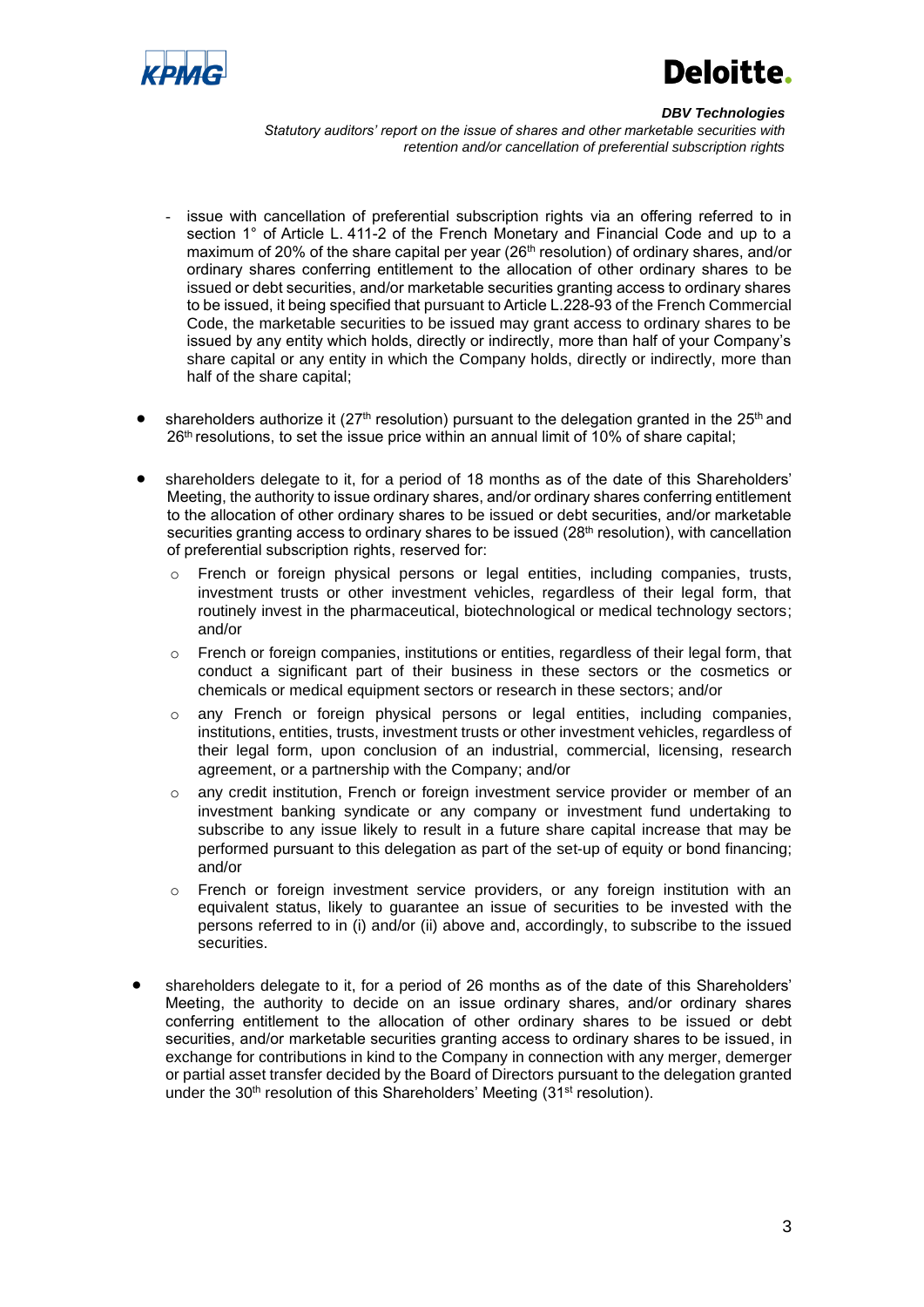

# Deloitte.

#### *DBV Technologies*

*Statutory auditors' report on the issue of shares and other marketable securities with retention and/or cancellation of preferential subscription rights*

The total par value amount of share capital increases likely to be carried out, immediately or in the future, under the  $25<sup>th</sup>$ ,  $28<sup>th</sup>$ ,  $28<sup>th</sup>$ , and  $31<sup>st</sup>$  resolutions of this Shareholders' Meeting and the 28<sup>th</sup> resolution of the Combined Shareholders' Meeting of April 20, 2020, may not, pursuant to the 32<sup>nd</sup> resolution, exceed 65% of the share capital as of the date of this Shareholders' Meeting, it being specified that the par value amount of the share capital increases likely to be carried out, immediately or in the future, may not exceed:

- 40% of the share capital on the date of the decision made to increase share capital by the Board of Directors, under the 24<sup>th</sup> resolution, this limit being independent of any other limit, particularly the overall limit set forth in the 32<sup>nd</sup> resolution;
- 30% of the share capital on the date of the decision made to increase share capital by the Board of Directors, under the 25<sup>th</sup> resolution;
- 20% of the share capital on the date of the decision made to increase share capital by the Board of Directors, under the 26<sup>th</sup> resolution;
- 30% of the share capital on the date of the decision made to increase share capital by the Board of Directors, under the 28<sup>th</sup> resolution;
- 10% of the share capital on the date of the decision made to increase share capital by the Board of Directors, under the 31st resolution.

The total nominal amount of debt securities likely to be issued under the  $25<sup>th</sup>$ ,  $26<sup>th</sup>$ ,  $28<sup>th</sup>$ , and  $31<sup>st</sup>$ resolutions of this Shareholders' Meeting and the 28<sup>th</sup> resolution of the Combined Shareholders' Meeting of April 20, 2020, may not, pursuant to the 32nd resolution, exceed €150,000,000, it being specified that the nominal amount of debt securities likely to be issued may not exceed  $€150,000,000$  under the 24<sup>th</sup> resolution, this limit being independent of any other limit, particularly the overall limit set forth in the 32<sup>nd</sup> resolution.

These limits take account of the additional securities to be created pursuant to the delegations granted in the 24<sup>th</sup>, 25<sup>th</sup>, 26<sup>th</sup> and 28<sup>th</sup> resolutions, under the conditions set out in Article L. 225-135-1 of the French Commercial Code, should you adopt the 29<sup>th</sup> resolution.

It is the responsibility of the Board of Directors to prepare a report in accordance with Articles R. 225-113 *et seq.* of the French Commercial Code. Our role is to express an opinion on the fair presentation of the quantified information extracted from the financial statements, on the proposed cancellation of preferential subscription rights and on certain other information concerning these transactions, contained in this report.

We performed the procedures that we deemed necessary in accordance with the professional guidelines of the French National Institute of Statutory Auditors (*Compagnie Nationale des Commissaires aux Comptes*) relating to this engagement. These procedures consisted in verifying the content of the Board of Directors' report relating to this transaction and the methods used to determine the issue price of equity securities to be issued.

Subject to a subsequent review of the terms and conditions of the proposed issues, we have no comments on the methods used to determine the issue price of equity securities to be issued presented in the Board of Directors' report under the  $25^{\text{th}},$   $26^{\text{th}},$   $27^{\text{th}}$  and  $28^{\text{th}}$  resolutions.

Furthermore, as this report does not specify the methods of calculating the issue price of the equity securities to be issued under the  $24<sup>th</sup>$  and  $31<sup>st</sup>$  resolutions, we cannot express an opinion on the choice of calculation inputs for this issue price.

As the final terms and conditions of the issues have not been determined, we do not express an opinion thereon and, as such, on the proposed cancellation of preferential subscription rights referred to in the 25<sup>th</sup>, 26<sup>th</sup>, and 28<sup>th</sup> resolutions.